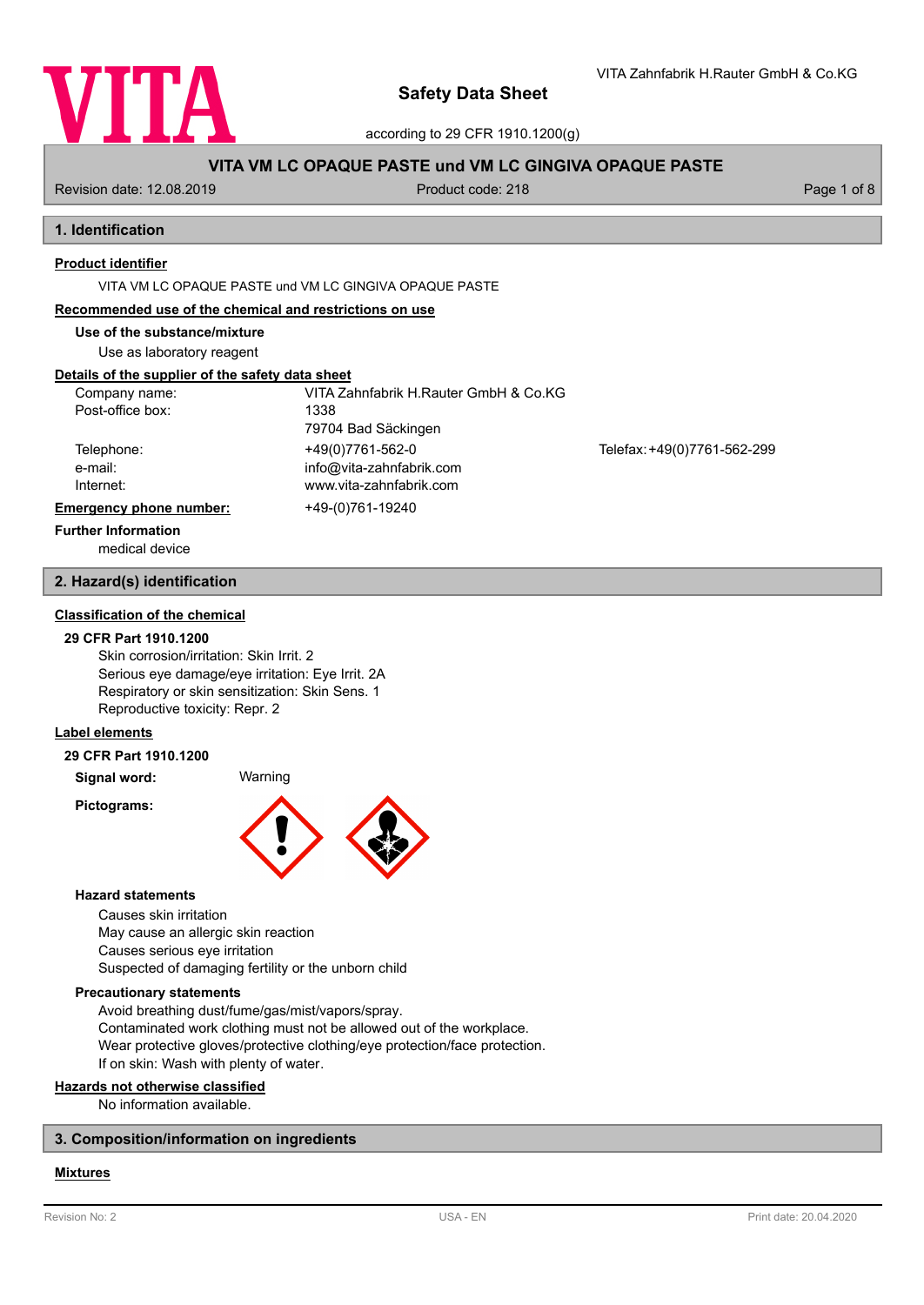

according to 29 CFR 1910.1200(g)

# **VITA VM LC OPAQUE PASTE und VM LC GINGIVA OPAQUE PASTE**

Revision date: 12.08.2019 **Product code: 218** Product code: 218 **Page 2 of 8** Page 2 of 8

### **Hazardous components**

| CAS No     | Components                                                                                                  | Quantity |
|------------|-------------------------------------------------------------------------------------------------------------|----------|
| 72869-86-4 | 7,7,9-Trimethyl-4,13-dioxo-3,14-dioxa-5,12-diaza-hexadecan-1,16-diol-dimethacrylat (mixture of<br>lisomers) | 19.36 %  |
| 94108-97-1 | Ditrimethylolpropane Tetraacrylate                                                                          | 6.79 %   |
| 2867-47-2  | 2-dimethylaminoethyl methacrylate                                                                           | 6.098 %  |
| 10373-78-1 | Camphorquinone                                                                                              | 4.53 %   |
| 75980-60-8 | Diphenyl(2,4,6-trimethylbenzoyl)phosphine oxide                                                             | 2.71 %   |

# **4. First-aid measures**

# **Description of first aid measures**

#### **After inhalation**

Provide fresh air. When in doubt or if symptoms are observed, get medical advice.

#### **After contact with skin**

After contact with skin, wash immediately with plenty of water and soap. Take off immediately all contaminated clothing and wash it before reuse. Medical treatment necessary.

#### **After contact with eyes**

After contact with the eyes, rinse with water with the eyelids open for a sufficient length of time, then consult an ophthalmologist immediately.

#### **After ingestion**

Rinse mouth immediately and drink plenty of water.

### **Most important symptoms and effects, both acute and delayed**

No information available.

## **Indication of any immediate medical attention and special treatment needed**

Treat symptomatically.

### **5. Fire-fighting measures**

# **Extinguishing media**

### **Suitable extinguishing media**

Co-ordinate fire-fighting measures to the fire surroundings.

# **Specific hazards arising from the chemical**

Non-flammable.

## **Special protective equipment and precautions for fire-fighters**

Wear a self-contained breathing apparatus and chemical protective clothing. Full protection suit.

#### **Additional information**

Supress gases/vapours/mists with water spray jet. Collect contaminated fire extinguishing water separately. Do not allow entering drains or surface water.

# **6. Accidental release measures**

## **Personal precautions, protective equipment and emergency procedures**

Provide adequate ventilation. Do not breathe gas/fume/vapour/spray. Avoid contact with skin, eyes and clothes. Use personal protection equipment.

## **Environmental precautions**

Do not allow to enter into surface water or drains.

## **Methods and material for containment and cleaning up**

Take up mechanically. Treat the recovered material as prescribed in the section on waste disposal.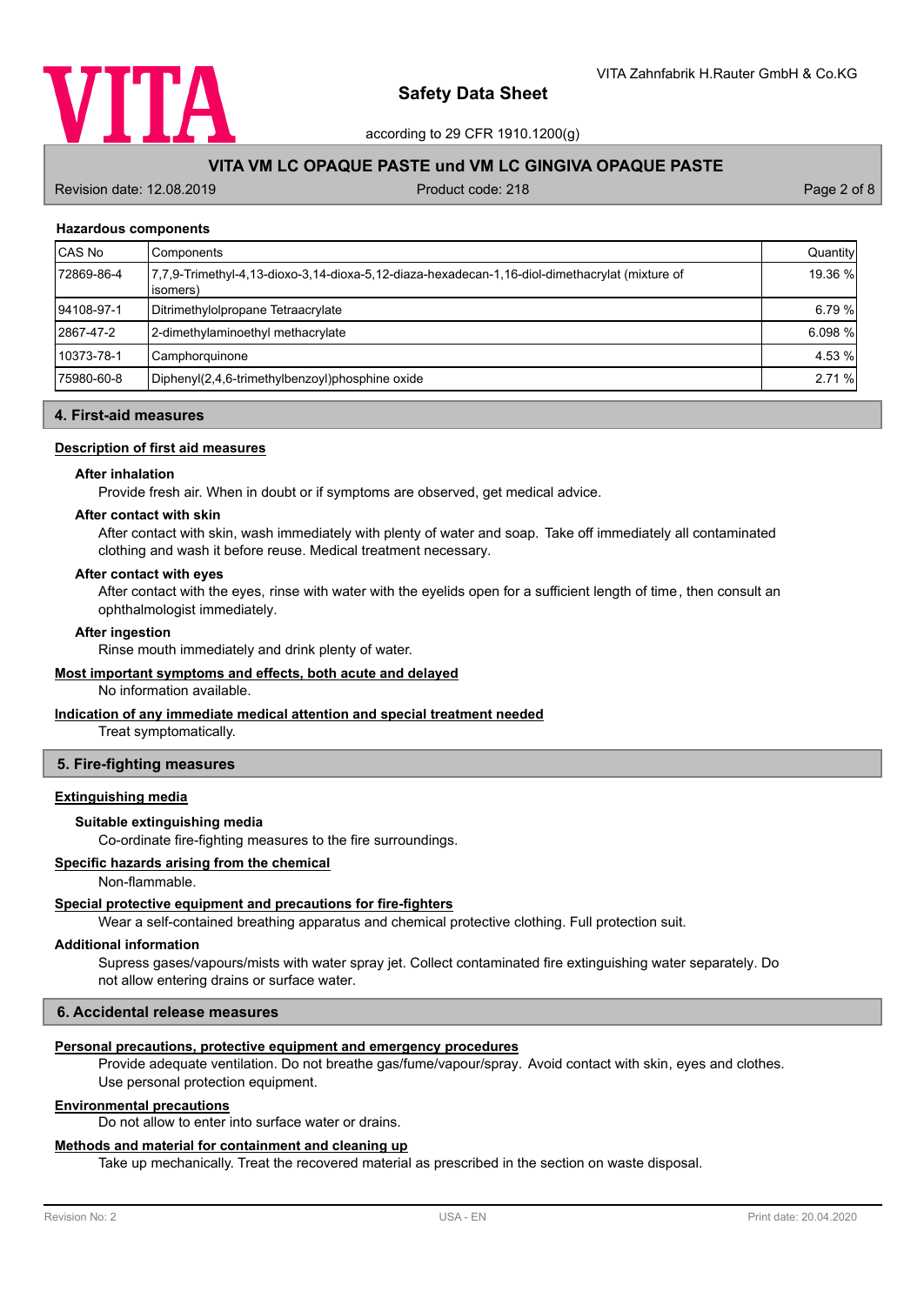

according to 29 CFR 1910.1200(g)

# **VITA VM LC OPAQUE PASTE und VM LC GINGIVA OPAQUE PASTE**

Revision date: 12.08.2019 **Product code: 218** Product code: 218 **Page 3 of 8** Page 3 of 8

# **Reference to other sections**

Safe handling: see section 7 Personal protection equipment (PPE): see section 8 Disposal: see section 13

# **7. Handling and storage**

## **Precautions for safe handling**

#### **Advice on safe handling**

No special measures are necessary.

#### **Advice on protection against fire and explosion**

No special fire protection measures are necessary.

### **Conditions for safe storage, including any incompatibilities**

# Keep container tightly closed. **Requirements for storage rooms and vessels**

#### **Hints on joint storage**

No special measures are necessary.

### **8. Exposure controls/personal protection**

## **Control parameters**

# **Exposure limits**

| CAS No.    | Substance                   | ppm | mg/m <sup>3</sup>   | $f$ / $c$ c $\vert$ | Category         | Origin |
|------------|-----------------------------|-----|---------------------|---------------------|------------------|--------|
| 13463-67-7 | Titanium dioxide Total dust |     | $\overline{ }$<br>ີ |                     | <b>TWA (8 h)</b> | PEL    |

# **Exposure controls**



#### **Protective and hygiene measures**

Remove contaminated, saturated clothing immediately. Draw up and observe skin protection programme. Wash hands and face before breaks and after work and take a shower if necessary . When using do not eat, drink, smoke, sniff.

### **Eye/face protection**

Suitable eye protection: goggles.

#### **Hand protection**

When handling with chemical substances, protective gloves must be worn with the CE-label including the four control digits. The quality of the protective gloves resistant to chemicals must be chosen as a function of the specific working place concentration and quantity of hazardous substances. For special purposes, it is recommended to check the resistance to chemicals of the protective gloves mentioned above together with the supplier of these gloves. Recommended glove articles KCL DermatrilP NBR (Nitrile rubber) Breakthrough time (maximum wearing time) 480 min

### **Skin protection**

Use of protective clothing.

### **Respiratory protection**

Provide adequate ventilation as well as local exhaustion at critical locations. Technical ventilation of workplace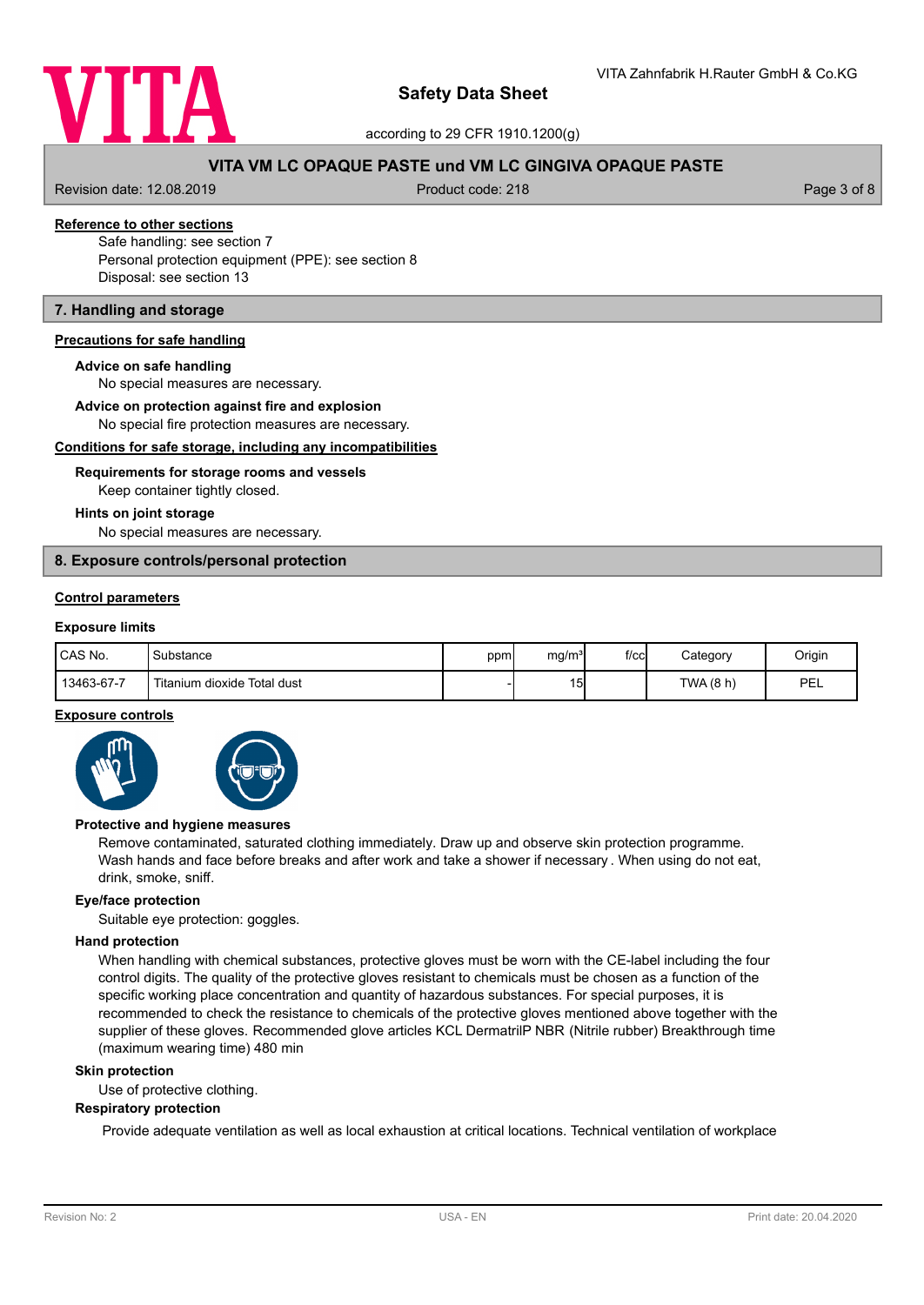

according to 29 CFR 1910.1200(g)

# **VITA VM LC OPAQUE PASTE und VM LC GINGIVA OPAQUE PASTE**

Revision date: 12.08.2019 **Product code: 218** Product code: 218 **Page 4 of 8** Page 4 of 8

# **9. Physical and chemical properties**

| Information on basic physical and chemical properties |                |
|-------------------------------------------------------|----------------|
| Physical state:                                       |                |
| Color:                                                |                |
| pH-Value:                                             | not determined |
| Changes in the physical state                         |                |
| Melting point/freezing point:                         | not determined |
| Initial boiling point and boiling range:              | 7              |
| Flash point:                                          | 151 °C         |
| <b>Flammability</b>                                   |                |
| Solid:                                                | not determined |
| Gas:                                                  | not applicable |
| <b>Explosive properties</b>                           |                |
| The product is not: Explosive.                        |                |
| Lower explosion limits:                               | not determined |
| Upper explosion limits:                               | not determined |
| <b>Auto-ignition temperature</b>                      |                |
| Solid:                                                | not determined |
| Gas:                                                  | not applicable |
| Decomposition temperature:                            | not determined |
| <b>Oxidizing properties</b><br>Not oxidising.         |                |
| Vapor pressure:                                       | <=1100 hPa     |
| (at 50 $°C$ )                                         |                |
| Density:                                              | not determined |
| Water solubility:                                     | No             |
| Solubility in other solvents<br>not determined        |                |
| Partition coefficient:                                | not determined |
| Vapor density:                                        | not determined |
| Evaporation rate:                                     | not determined |
| <b>Other information</b>                              |                |
| Solid content:                                        | 49.4 %         |

# **10. Stability and reactivity**

# **Reactivity**

No hazardous reaction when handled and stored according to provisions.

# **Chemical stability**

The product is stable under storage at normal ambient temperatures.

# **Possibility of hazardous reactions**

No known hazardous reactions.

## **Conditions to avoid**

none/none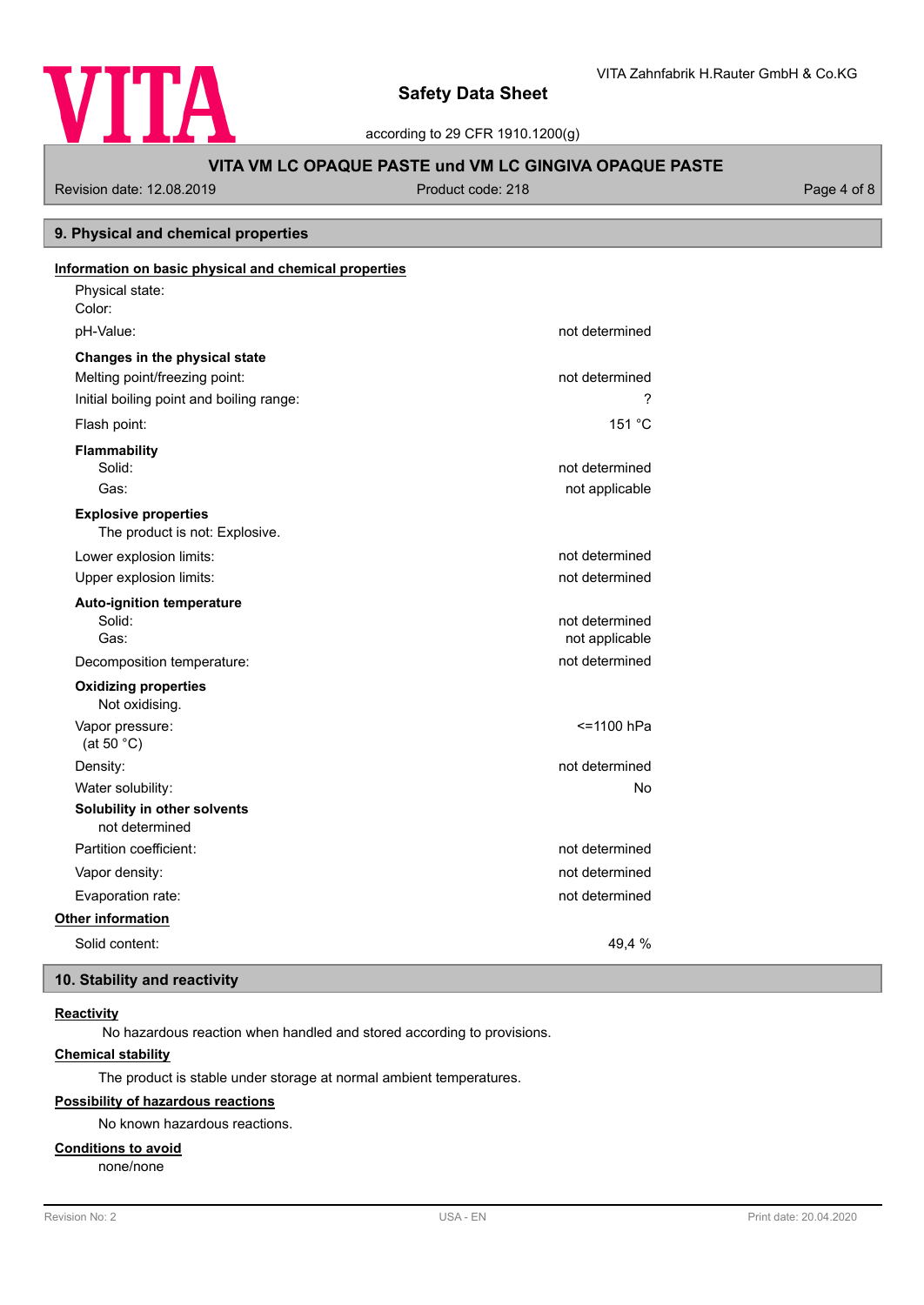

according to 29 CFR 1910.1200(g)

# **VITA VM LC OPAQUE PASTE und VM LC GINGIVA OPAQUE PASTE**

Revision date: 12.08.2019 **Product code: 218** Product code: 218 **Page 5 of 8** Page 5 of 8

# **Incompatible materials**

No information available.

# **Hazardous decomposition products**

No known hazardous decomposition products.

# **11. Toxicological information**

### **Information on toxicological effects**

### **Acute toxicity**

Based on available data, the classification criteria are not met.

| <b>CAS No</b> | <b>Components</b>                 |                             |                |        |        |
|---------------|-----------------------------------|-----------------------------|----------------|--------|--------|
|               | Exposure route                    | <b>I</b> Dose               | <b>Species</b> | Source | Method |
| 2867-47-2     | 2-dimethylaminoethyl methacrylate |                             |                |        |        |
|               | <b>oral</b>                       | <b>ATE</b><br>500<br>mg/kg  |                |        |        |
|               | dermal                            | <b>ATE</b><br>1100<br>mg/kg |                |        |        |

## **Irritation and corrosivity**

Causes skin irritation

Causes serious eye irritation

### **Sensitizing effects**

May cause an allergic skin reaction

(7,7,9-Trimethyl-4,13-dioxo-3,14-dioxa-5,12-diaza-hexadecan-1,16-diol-dimethacrylat (mixture of isomers); 2-dimethylaminoethyl methacrylate; Diphenyl(2,4,6-trimethylbenzoyl)phosphine oxide)

### **Carcinogenic/mutagenic/toxic effects for reproduction**

Suspected of damaging fertility or the unborn child (Diphenyl(2,4,6-trimethylbenzoyl)phosphine oxide) Germ cell mutagenicity: Based on available data, the classification criteria are not met. Carcinogenicity: Based on available data, the classification criteria are not met.

### **Specific target organ toxicity (STOT) - single exposure**

Based on available data, the classification criteria are not met.

### **Specific target organ toxicity (STOT) - repeated exposure**

Based on available data, the classification criteria are not met.

Carcinogenicity (IARC): Titanium dioxide (CAS 13463-67-7) is listed in group 2B.

### **Aspiration hazard**

Based on available data, the classification criteria are not met.

### **Additional information on tests**

The mixture is classified as hazardous according to regulation (EC) No 1272/2008 [CLP].

# **12. Ecological information**

## **Ecotoxicity**

Harmful to aquatic life with long lasting effects.

# **Persistence and degradability**

The product has not been tested.

# **Bioaccumulative potential**

The product has not been tested.

# **Mobility in soil**

The product has not been tested.

## **Other adverse effects**

No information available.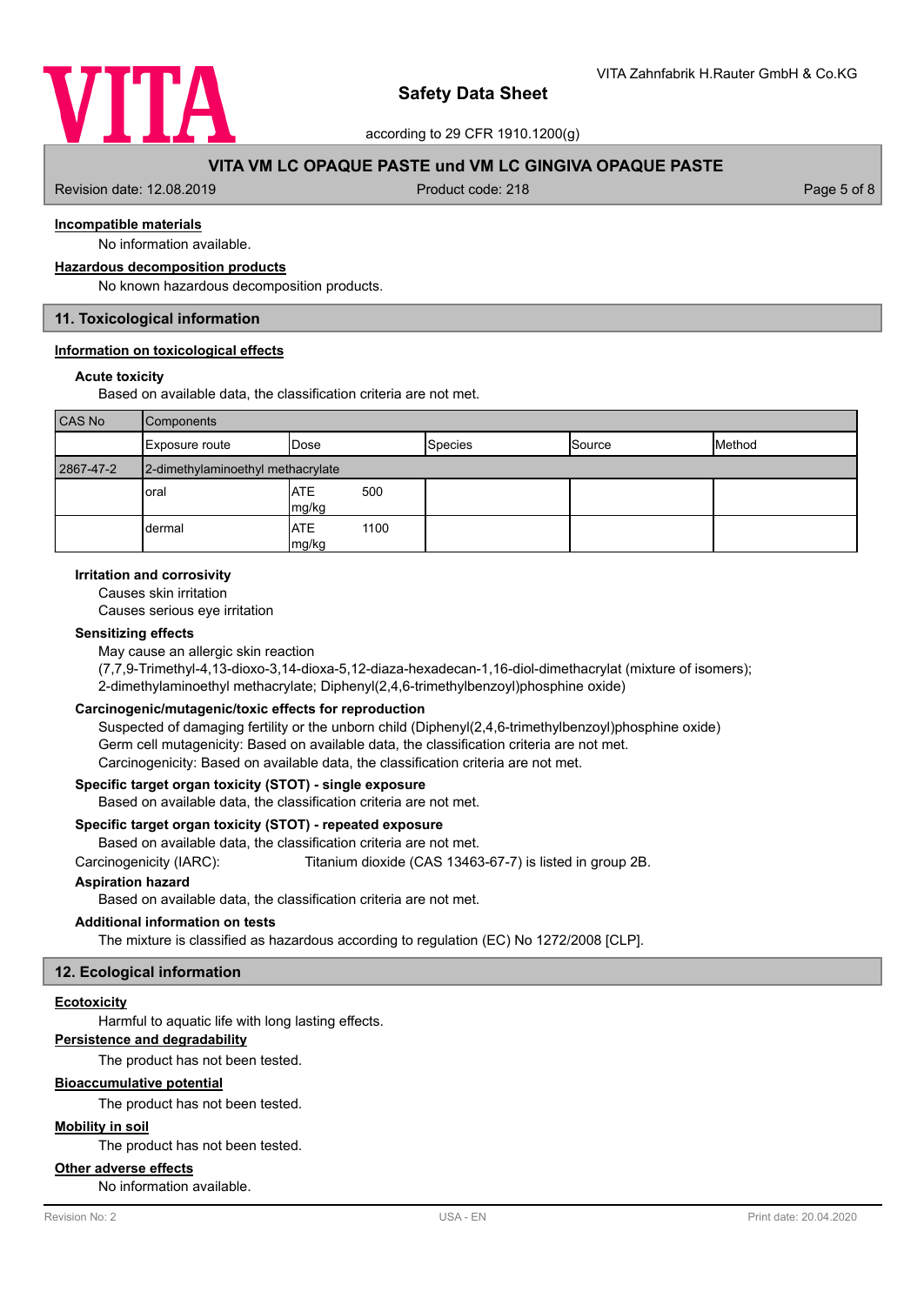

according to 29 CFR 1910.1200(g)

# **VITA VM LC OPAQUE PASTE und VM LC GINGIVA OPAQUE PASTE**

Revision date: 12.08.2019 **Product code: 218** Product code: 218 **Page 6 of 8** Page 6 of 8

### **Further information**

Do not allow to enter into surface water or drains. Do not allow to enter into soil/subsoil.

## **13. Disposal considerations**

# **Waste treatment methods**

# **Disposal recommendations**

Do not allow to enter into surface water or drains. Do not allow to enter into soil/subsoil. Dispose of waste according to applicable legislation.

## **Contaminated packaging**

Non-contaminated packages may be recycled. Handle contaminated packages in the same way as the substance itself. Waste codes/waste designations according to EWC/AVV

# **14. Transport information**

| <b>US DOT 49 CFR 172.101</b>     |                                        |
|----------------------------------|----------------------------------------|
| UN/ID number:                    | <b>UN 3243</b>                         |
| Proper shipping name:            | SOLIDS CONTAINING TOXIC LIQUID, N.O.S. |
| Transport hazard class(es):      | 6.1                                    |
| Packing group:                   | Ш                                      |
| Hazard label:                    | 6.1                                    |
|                                  |                                        |
| <b>Marine transport (IMDG)</b>   |                                        |
| UN number:                       | <b>UN 3243</b>                         |
| UN proper shipping name:         | SOLIDS CONTAINING TOXIC LIQUID, N.O.S. |
| Transport hazard class(es):      | 6.1                                    |
| Packing group:                   | Ш                                      |
| Hazard label:                    | 6.1                                    |
|                                  |                                        |
| <b>Special Provisions:</b>       | 217, 274                               |
| Limited quantity:                | 500 g                                  |
| Excepted quantity:<br>EmS:       | F4<br>F-A, S-A                         |
| Air transport (ICAO-TI/IATA-DGR) |                                        |
| UN number:                       | <b>UN 3243</b>                         |
| UN proper shipping name:         | SOLIDS CONTAINING TOXIC LIQUID, N.O.S. |
| Transport hazard class(es):      | 6.1                                    |
| Packing group:                   | Ш                                      |
| Hazard label:                    | 6.1                                    |
|                                  |                                        |
| Special Provisions:              | A50                                    |
| Limited quantity Passenger:      | 1 kg                                   |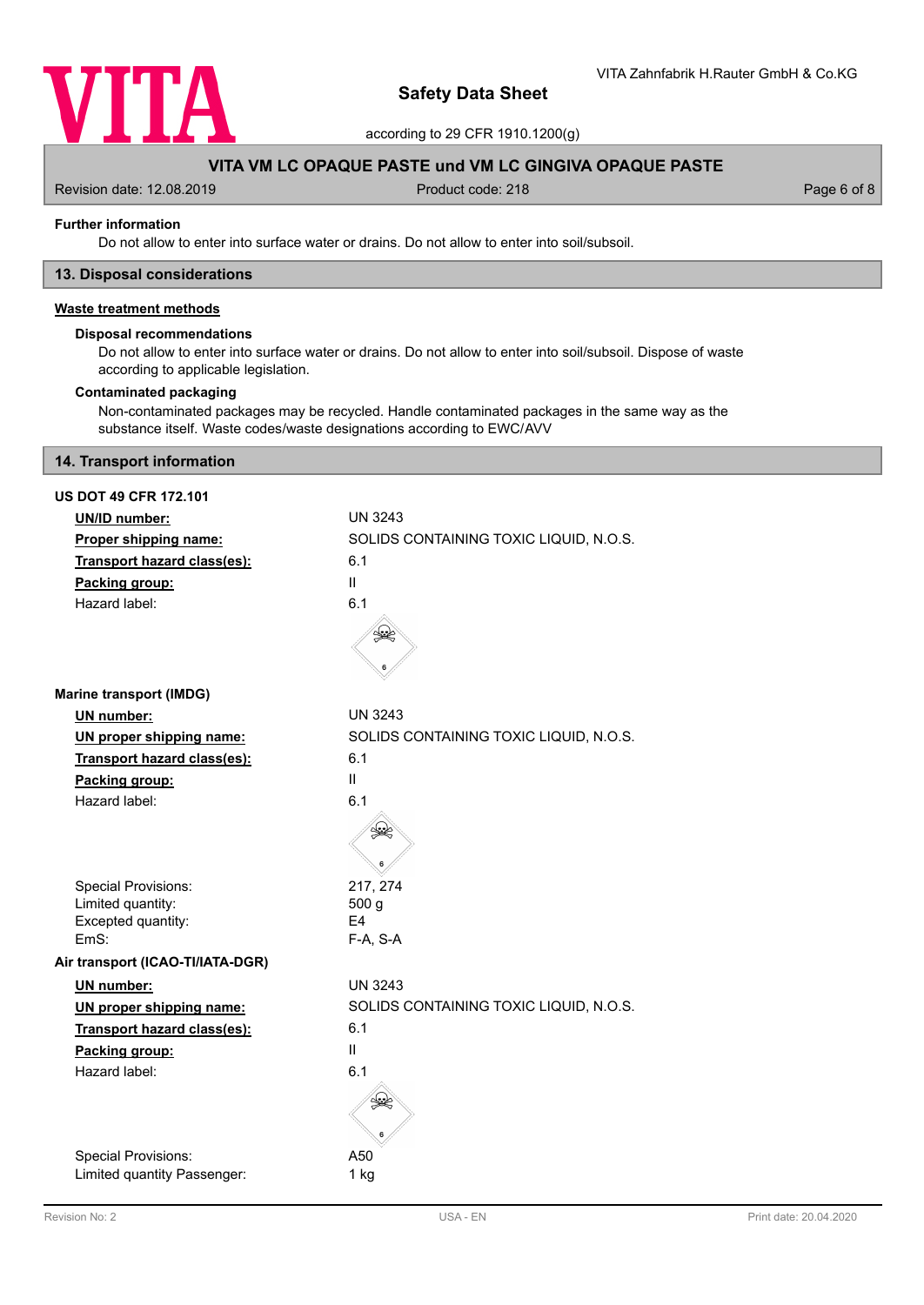

according to 29 CFR 1910.1200(g)

# **VITA VM LC OPAQUE PASTE und VM LC GINGIVA OPAQUE PASTE**

| Revision date: 12.08.2019                                                                  | Product code: 218 | Page 7 of 8 |
|--------------------------------------------------------------------------------------------|-------------------|-------------|
| Passenger LQ:                                                                              | Y644              |             |
| Excepted quantity:                                                                         | E4                |             |
| IATA-packing instructions - Passenger:                                                     | 669               |             |
| IATA-max. quantity - Passenger:                                                            | 25 kg             |             |
| IATA-packing instructions - Cargo:                                                         | 676               |             |
| IATA-max. quantity - Cargo:                                                                | 100 kg            |             |
| <b>Environmental hazards</b>                                                               |                   |             |
| ENVIRONMENTALLY HAZARDOUS:                                                                 | no                |             |
| Special precautions for user                                                               |                   |             |
| No information available.                                                                  |                   |             |
| Transport in bulk according to Annex II of MARPOL 73/78 and the IBC Code<br>not applicable |                   |             |

### **15. Regulatory information**

# **U.S. Regulations**

### **National regulatory information**

SARA Section 311/312 Hazards:

7,7,9-Trimethyl-4,13-dioxo-3,14-dioxa-5,12-diaza-hexadecan-1,16-diol-dimethacrylat (mixture of isomers)

(72869-86-4): Immediate (acute) health hazard

Ditrimethylolpropane Tetraacrylate (94108-97-1): Immediate (acute) health hazard

2-dimethylaminoethyl methacrylate (2867-47-2): Immediate (acute) health hazard

Camphorquinone (10373-78-1): Immediate (acute) health hazard

Diphenyl(2,4,6-trimethylbenzoyl)phosphine oxide (75980-60-8): Immediate (acute) health hazard

# **State Regulations**

### **Safe Drinking Water and Toxic Enforcement Act of 1986 (Proposition 65, State of California)**

This product can not expose you to chemicals known to the State of California to cause cancer, birth defects or other reproductive harm.

## **16. Other information**

| Revision date: | 12.08.2019 |
|----------------|------------|
| Revision No:   |            |

### **Abbreviations and acronyms**

ADR: Accord européen sur le transport des marchandises dangereuses par Route (European Agreement concerning the International Carriage of Dangerous Goods by Road ) IMDG: International Maritime Code for Dangerous Goods IATA: International Air Transport Association GHS: Globally Harmonized System of Classification and Labelling of Chemicals EINECS: European Inventory of Existing Commercial Chemical Substances ELINCS: European List of Notified Chemical Substances CAS: Chemical Abstracts Service LC50: Lethal concentration, 50% LD50: Lethal dose, 50% CLP: Classification, labelling and Packaging REACH: Registration, Evaluation and Authorization of Chemicals GHS: Globally Harmonised System of Classification, Labelling and Packaging of Chemicals UN: United Nations DNEL: Derived No Effect Level DMEL: Derived Minimal Effect Level PNEC: Predicted No Effect Concentration ATE: Acute toxicity estimate LL50: Lethal loading, 50%